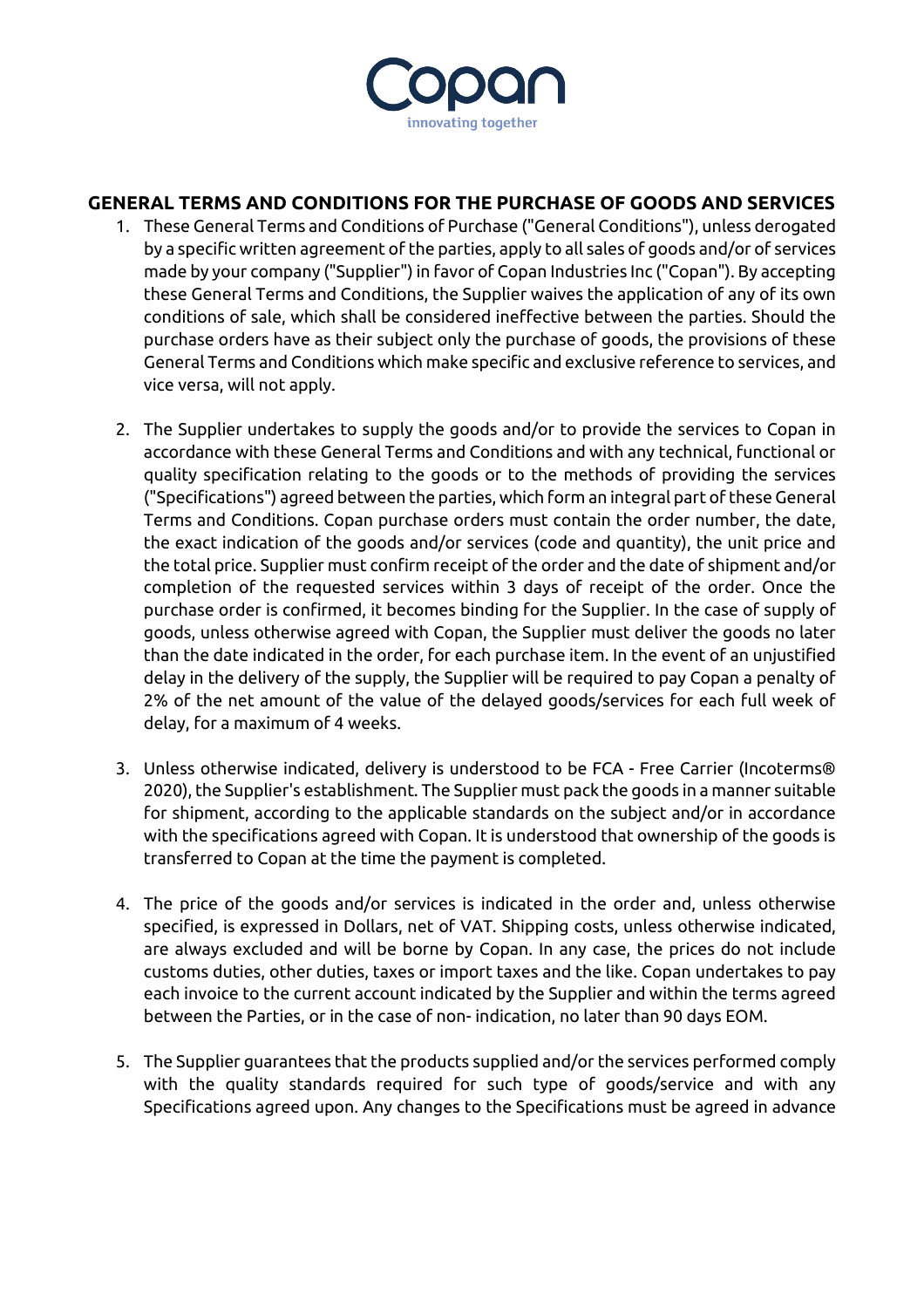

in writing with Copan. Upon delivery of the goods, Copan is required to check the packaging and to immediately report any damage or defect thereof to the Supplier. Passing the acceptance checks does not release the Supplier from liability for defects and lack of compliance ascertained subsequently.

- 6. The Supplier guarantees the products and their proper operation for a period of 12 months or, where applicable, until their expiry date from the moment of receipt of the goods by Copan. Copan must notify any complaints regarding the quality of the products to the Supplier within 30 days of the discovery of the alleged defect. In the event of an ascertained defect of the product, which makes it unsuitable for the use for which it is intended, Copan, at its discretion, may alternatively request the repair or replacement of the defective product. The repair or replacement of the defective product will be carried out by and at the expense of the Supplier. The Supplier will be liable for any damages to persons or property which Copan may have to respond to, as attributable to design and/or manufacturing faults or defects of the products supplied and/or of the services provided by the Supplier. To this end, the Supplier declares to have taken out a suitable insurance policy to cover possible damages to persons and/or property which derive from the product and/or service.
- 7. Where applicable, Supplier shall provide Copan with all the documentation proving the Supplier's compliance with OSHA Hazard Communication Standard (29 CFR 1910.1200) (i.e., "GHS-USA" regulation) and subsequent amendments; specifically, the Supplier must identify the presence of:
	- Substance(s) listed on the NTP report on Carcinogens
	- Substance(s) listed on the IARC Monographs
	- Substance(s) listed as OSHA Carcinogen(s)
	- Substance(s) listed as NIOSH Carcinogen(s) highlighting their name and CAS number
	- Send the data sheet MSDS in case of the product supplied contains substances that can be classified as dangerous, in accordance with USA - Federal regulations
	- TSCA Toxic Substances Control Act
	- Substance(s) listed under California Proposition 65Send, upon request of Copan, the data sheet - MSDS, in case of the product supplied contains substances that can be classified as non-hazardous, in accordance with the applicable law
- 6. When carrying out the services and manufacturing the products, the Supplier must ensure that its personnel are in compliance with the legal provisions on salaries, contributions, tax, welfare and insurance as well as with all current legislation on subordinate (laws, regulations and national collective bargaining agreements), semi-subordinate employment relationships or collaborative and qualified work relationships suitable for the work to be performed. The Supplier also undertakes to apply the current legislation on occupational safety, health and the environment.